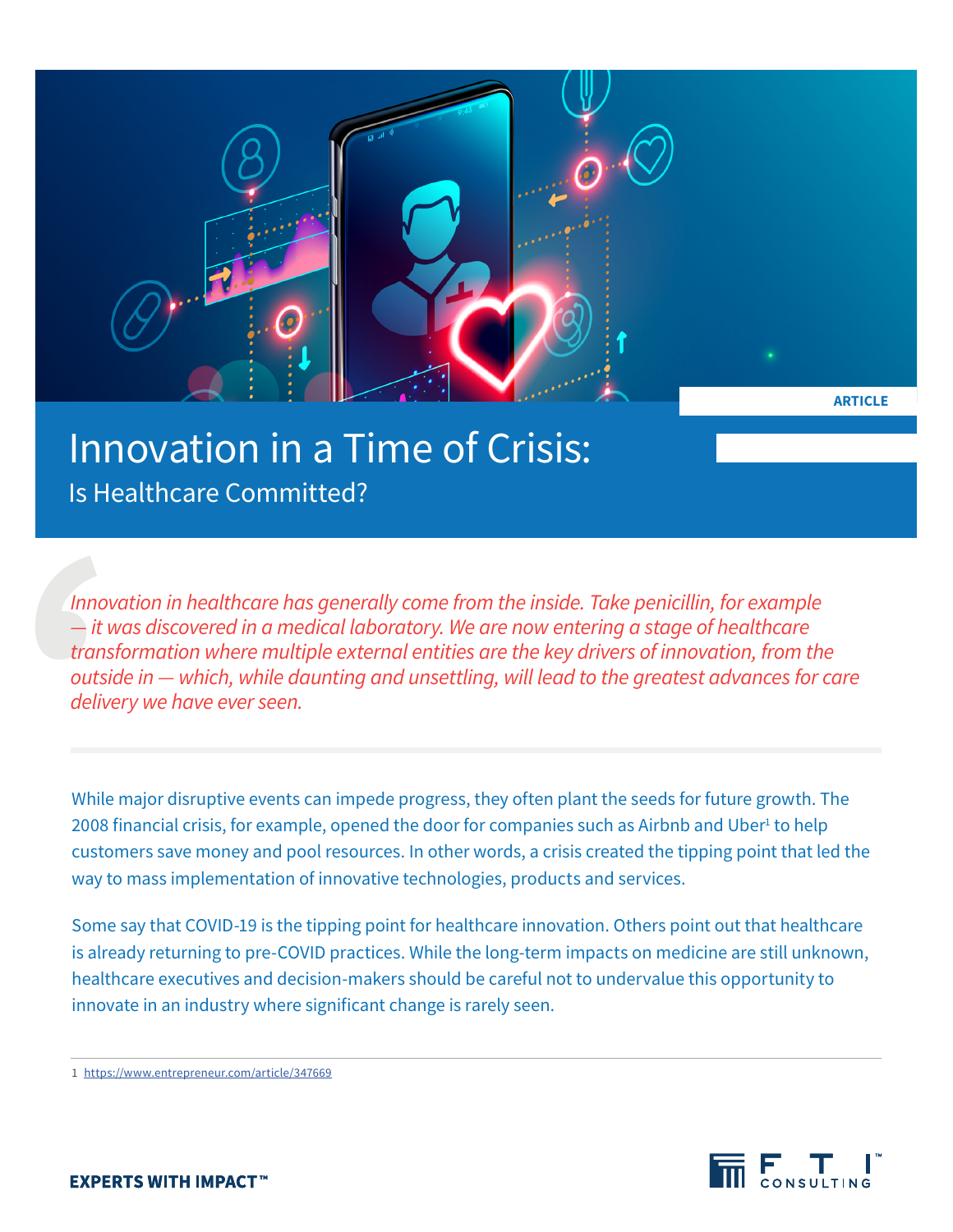The COVID-19 pandemic has committed the world to pause. Economies slowed, businesses shut down and routines changed. Industries were forced to immediately adapt to a new normal. Supply chains, for example, had to become more localized, with greater emphasis on reliant rail and road transportation. Retailers expanded online platforms to meet demands via operational changes changes in selling, shipping and advertising — including using their stores as satellite warehouses to fulfill online orders. Businesses that previously were reluctant to promote remote working had to temporarily close and implement work-from-home practices. Now many of these businesses are developing plans to permanently shrink in-office staff and space, given an increase in productivity and cost-savings opportunity.

Even though these industries cover multiple market segments, they all have developed distinct pre-COVID and current-state characteristics that describe where innovation has taken place.

Prior to COVID-19, it was widely accepted that healthcare was recession-proof in the world of supply and demand. In fact, medicine is often used as the prime example of a "normal" good with a consumption level that does not readily change. However, the pandemic unexpectedly resulted in hospitals across the country operating at capacity levels as low as 30 percent, due to a cessation of elective procedures to make room for COVID-19 patients and to patients choosing not to receive normal levels of care or visit emergency rooms because they consider the risk of being exposed to COVID-19 higher than their own personal healthcare needs. Patients are going as far as to forgo necessary treatments such as cancer screenings and downplay new acute symptoms that may lead to serious illness.

These new realities show that healthcare systems are now at a "tipping point" as they try to sustain patient access and high-quality care while managing through these unforeseen challenges.

# **How Healthcare Can Learn from Other Industries**

From the beginning, the medical community has been at the forefront of the COVID-19 crisis, having to quickly respond and adapt to shortages in diagnostic tests and personal protective equipment (PPE) while implementing immediate changes in business operations to both sustain high-quality care and reduce operating costs. In looking for ways to adapt, healthcare can repurpose ideas and learn from industries that have been successful early-stage innovators.

In fact, those taking an interest in how the medical field is responding have likely already noticed the industry testing out familiar strategies, with a focus on adopting a customer-centric mindset. Drive-through clinics, for example, parallel fast-food or retail pick-ups to increase efficiency and safety. Touchless payment technologies commonly used at convenience stores and gas stations for years have now been deployed to limit healthcare staff exposure. In the same way that restaurants had to expand online ordering and coordinate limited resources for delivery, medicine is expanding telemedicine and rethinking how to meet demand via resource pooling for a more coordinated and effective use of labor. Examples include a shift to mass nurse contracting, and repurposing physician skills to meet demands across organizations and even geographic areas.

Walk-in clinics have provided convenient and costeffective access to high-quality care for minor illnesses and injuries, vaccinations and physicals, and can also monitor chronic conditions. Now being embraced by new market entrants such as Walgreens and Walmart, these clinics present a limited menu of services with scheduling options available online. These services have been viewed by some as supplementary to traditional healthcare. However, hospitals may consider disrupting this model to expand their businesses by adding "storefront" locations both in major cities and in more remote areas.

# **What Makes Healthcare Different**

The medical field has undoubtedly reacted and adapted to the changing demands of COVID-19. But the big question is whether medicine will fully leverage this opportunity to be an innovation leader and adopt new operations in the same way other industries have, or will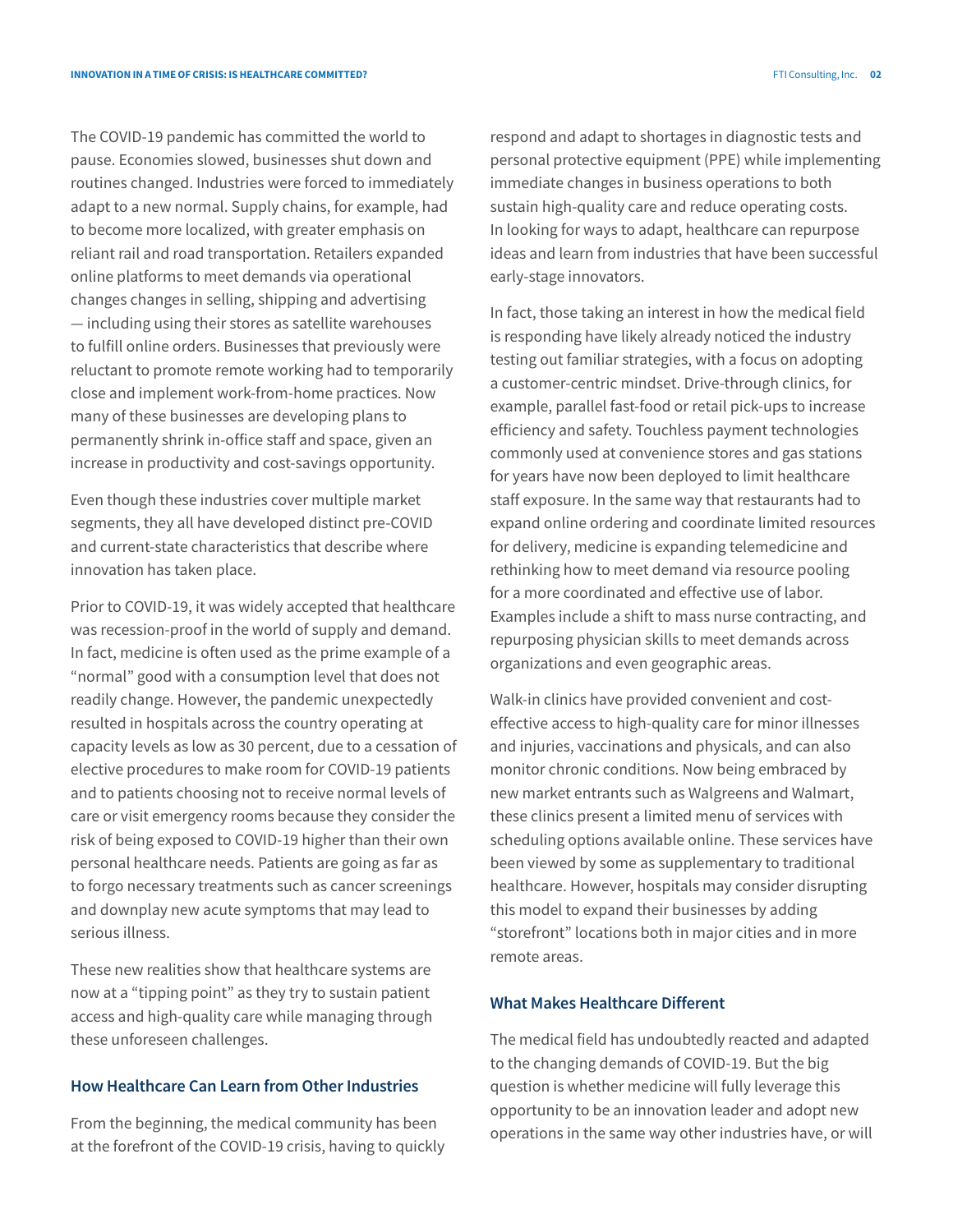they fall on the back-end of the innovation curve as part of the "late majority" and "laggards"?

#### **ROGERS' INNOVATION ADOPTION CURVE**



Motivation and incentives are changing in potential impact as Direct achieves greater adoption.

Source: Rogers, E.M. (2003) *Diffusion of Innovations* (5<sup>th</sup> edition), New York, NY, Free Press

Compared to other industries, healthcare generally is:

- **—** slow to change;
- **—** hesitant to commit;
- **—** limited for time; and
- **—** focused on immediate daily needs.

While retailers have adopted virtual showrooms almost overnight, healthcare has not reacted at the same speed. This is due in part to the fact that the healthcare industry is fundamentally different than any other industry. Change involves risk and disruption, and often the most critical changes get overlooked or passed down the line because of their complexities, challenges or administrative appearance.

Regardless of industry, errors occur. What makes healthcare different is the way in which risk and mistakes are accepted. Patients may be more willing to risk medical error from care delivered by a human physician than from a novel technology, even when the technology may have been proven to make fewer errors. This cultural and psychological mindset both accepts and rejects failure. For the same reasons, healthcare is one of the most regulated and hierarchical industries, which further differentiates healthcare and limits the ease with which meaningful change can occur.

As we start to enter the first stages of post-COVID medicine, we are noticing a shift back to how things were. Telemedicine visits, for example, are trending downward as hospitals start allowing in-person patient visits and people return to familiar habits. Telemedicine could be further impacted if reimbursement is reduced — a clear example of how regulations and government action can both positively and negatively impact change. So, the question is, has medicine reached that tipping point?

## **Now What?**

To capitalize on a moment in which society feels willing to more readily accept change and innovation, medical executives should focus on advancing the following areas over the next 60 to 90 days.

#### **TELEMEDICINE**

Hospitals and providers have begun a different model of care that is more flexible, less time-consuming, safer, and easier to access for the patient. This has required physicians and hospitals to shift how they operate, finding ways to provide the same quality service without seeing a patient in person. Care methods can expand beyond virtual visits to include other innovations such as apps, online chat rooms and online sources of information.

While telemedicine use surged following COVID-19, the ratio of virtual to in-person visits is shifting back toward pre-pandemic numbers. In order to prevent a setback in any progress made, decision makers will need the analytical tools to identify and direct resources to patients best suited for virtual visits. This may involve disrupting standard schedules and adding virtual visits to an MD's day, shifting nurse practitioner (NP) and physician assistant (PA) roles to appropriately align licensure with level of care, or even re-evaluating the visit flow to make visits more streamlined.

## **REMOTE MONITORING**

The ability to monitor a patient outside of a hospital or physician office can have a profound impact on patient health and has been of increased importance during COVID-19.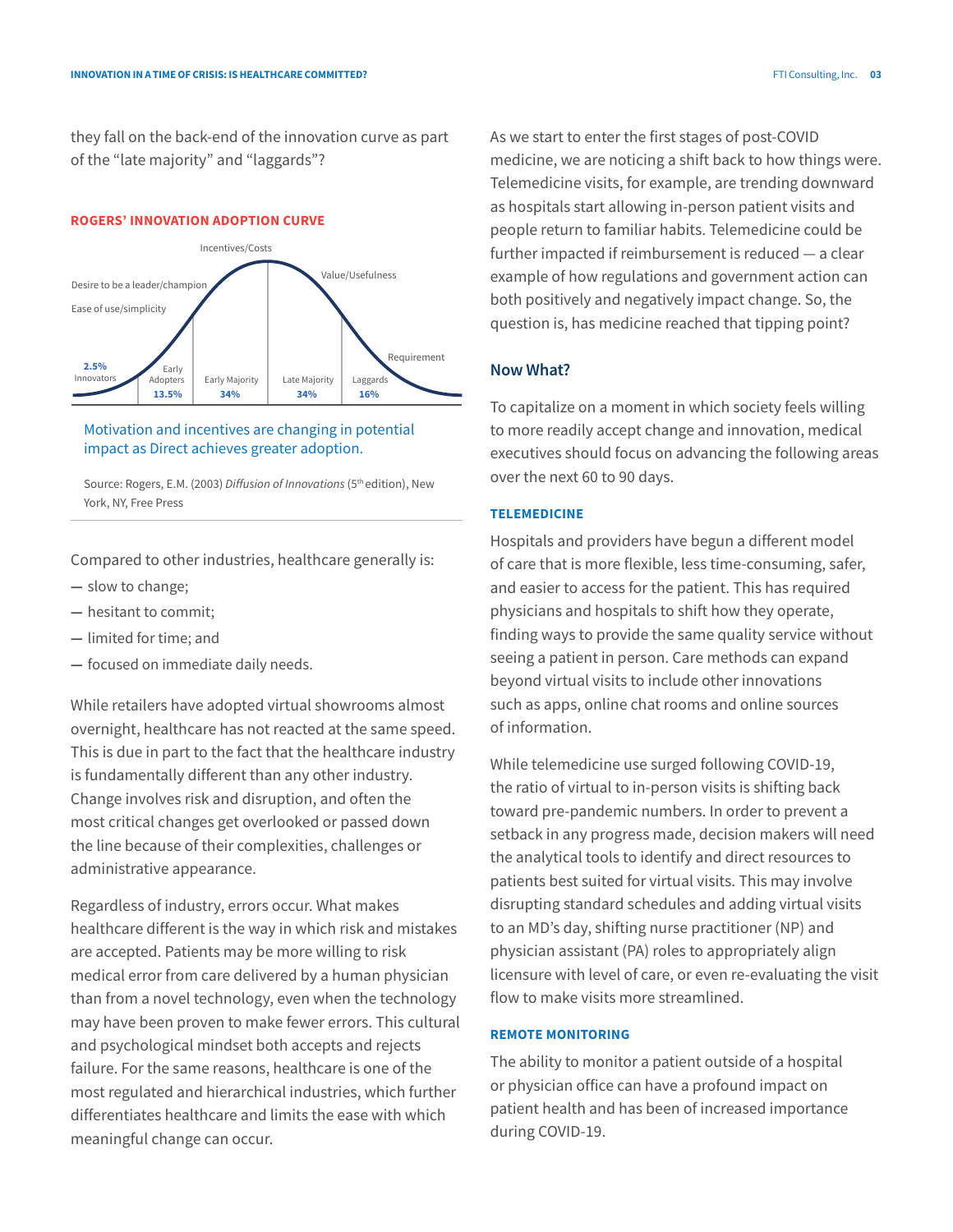To truly capture the full benefit of remote monitoring advancement, hospitals and providers will need to work with payers to create new codes and reimbursement agreements. Decision-makers will need to determine how to purchase equipment, distribute it to patients, and ensure the upkeep of service and maintenance. Enacting a value-based model in which MedTech manufacturers, hospital systems and health plans share in both investment and return may provide the right incentives to foster this type of innovation.

#### **PERSONALIZED MEDICINE**

There is a great deal of discussion among medical professionals regarding the benefit of tailoring a treatment to an individual's genetic profile and personal preference, especially during a time when one-sizefits-all public health measures are being used to address COIVD-19.

The term "personalized medicine" has evolved from compounding a specific medication into a dosage form and strength that meets a specific patient's needs, to now include the application of pharmacogenetics in drug therapy. However, what if "personalized medicine" were to also include a holistic way to manage each patient's overall health and wellness via mass personalization?

Just as Amazon knows what individual purchase recommendations to make when you are browsing its site or Spotify curates personal playlists to align with your musical preferences, healthcare should integrate with a person's genetic, environmental, cultural and spiritual aspects to empower them to lead their life in the way they want.

In addition to a person's genetic information, there is an abundance of collected patient data focused on medical and family history, health and wellness (from fitness and other digital health devices) and clinical records that can be analyzed to identify or detect health risks early. Even the type and amount of food and drink consumption can now be easily recorded and monitored in mobile apps. This data can present a holistic view of the patient and can then be evaluated by medical professionals to determine the best course of action highly personalized to that patient — and it can be done on a massive population level.

Some medical companies, such as Story MD, are taking strides toward this personalized medicine mindset to empower patients to make holistic, informed decisions that relate directly toward their own health story, needs and preferences in order to provide a personal experience and high level of care.

When looking to build out personalized medicine, a multidisciplinary team would need to cohesively work to understand the particularities of a patient's genetics, history, medical needs, family history, health and eating habits, and personal goals to lead to a path of care. Providers would have to consider how individualizing medicine would impact reimbursement, workflows and the continuum of care. This multidisciplinary team needs to encompass expertise with respect to the personal, professional and societal goals for the individual.

## **Can Healthcare Commit to Innovation?**

Some may think that COVID-19 created necessity, which, as the adage says, is "the mother of invention." While COVID-19 may have helped get healthcare to a potential tipping point, medicine shouldn't need pandemics to advance. In the world of healthcare, common sense should be the mother of innovation.

After understanding the many ways in which medicine can use COVID-19 to progress, the inevitable question that comes to mind is why providers would be willing to commit to innovate now, given adverse historical trends. Some present the argument that healthcare is too critical and too big to fail, even if innovation does not take place. COVID-19 showed us that healthcare is not recessionproof. While the form of receiving it may change, people will always need healthcare, and governments acting in the best interest of the community will ensure it is not lost.

Looking at the innovation we have seen so far, the pandemic has played a large role but is not the full story. We may see changes in provider commitment due to:

**COVID-19 Pandemic:** This brought to light hospital bed capacity limitations and responsiveness, revealing vulnerabilities in current operational systems that need to be addressed.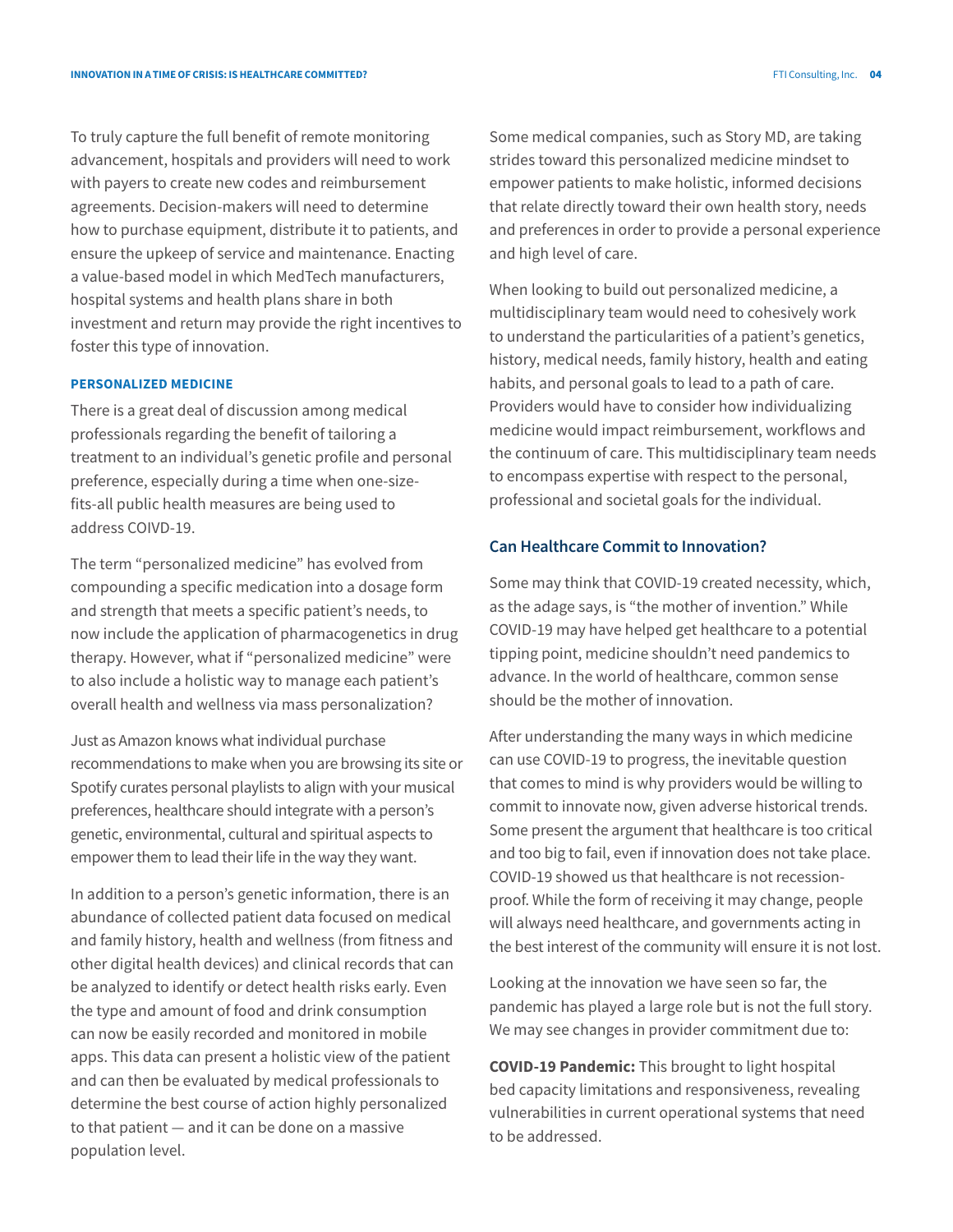**Patient Access:** New care models, advances in telemedicine, a push for home care, and increased capabilities in remote monitoring are resulting in inevitable changes related to where, how, when and by whom patients need to be seen, and are forcing providers to adapt. People are becoming more informed about the different care models that are available, and many are taking advantage of lower-cost or more time-efficient options. Some patients, for example, have already started to explore telemedicine, and others are learning to differentiate the cost-benefit of point-of-care options such as ER versus urgent care or primary care physician.

**Affordability:** Payers are listening to consumers and are constantly seeking ways to align healthcare outcomes with value. It's no coincidence that consumers are driving changes in care-delivery channels, with retail storefronts and virtual care driving rapid growth. Each year, a larger percentage of healthcare costs are paid for out-of-pocket by consumers, and despite some push for "single payer" healthcare, the consumerism trend is only accelerating. Aligning member and payer financial interests by making consumers highly accountable for healthcare choices in the form of a high-deductible health plan is a payerled innovation that helps control costs. Examples in the market today include plans that use low-cost, very narrow networks and plans that allow consumers to specifically purchase specialty coverage for high-cost optional items like knee transplants.

**Value-based Agreements:** There are opportunities for providers to innovate include entering valuebased, bundled care or managed care agreements and participating directly in the reimbursement stream coming from payers. The design of value-based agreements can vary, but the lines between payer and provider are blurring, which can have benefits. For providers and healthcare systems, they can receive a steady monthly revenue stream to care for a patient population, or they can benefit from becoming a preferred provider and receiving a steady patient flow. This requires new analytics and a shift in mindset from the traditional fee-for-service mentality.

Pharmaceutical and medical device companies have been engaging in risk-sharing, outcomes-based contracts with payers as an innovative payment model. These contracts tie reimbursements to how well medical products achieve defined goals. Patients benefit from improved access to medicines and treatments, especially new therapies and devices, and reduced costs. Manufacturers also see the benefit to demonstrating the effectiveness of their products and differentiating themselves from competitors. Payers have reduced risk in clinical value and performance and financial impact. However, for these payment models to continue to grow, there must be transparency to ensure they do not violate anti-kickback laws and clarification concerning federal and state programs.

**Regulatory Reform and Reimbursement:** Major changes in regulation and reimbursement models require medicine to find innovative ways to continue to provide quality care. In response to COVID-19, a series of regulations were put in place to better provide care to a population not leaving their homes. These included modifications to HIPAA, adjusted telehealth regulations, and allowing physicians to practice across state lines. Whether or not these temporary regulation changes become permanent will impact the level of change seen post-COVID-19. Medicine should push to continue evolving regulation in order to maintain the progress that has been made.

When it comes to healthcare innovation, medicine needs to be able to commit to both clinical and non-clinical progress. Oftentimes the more administrative or processimprovement innovations have the largest impact but are given the least amount of attention. Simply freeing up OR bottlenecks can save a hospital hundreds of thousands of dollars that can be allocated to make improvements elsewhere, increase the number of patients seen, and enhance provider satisfaction. In order to truly embrace innovation and maximize its impact, medicine needs to break the paradigm that innovation only consists of cutting-edge medical technology or buzzwords and focus on the tremendous impact innovation can have behind the scenes.